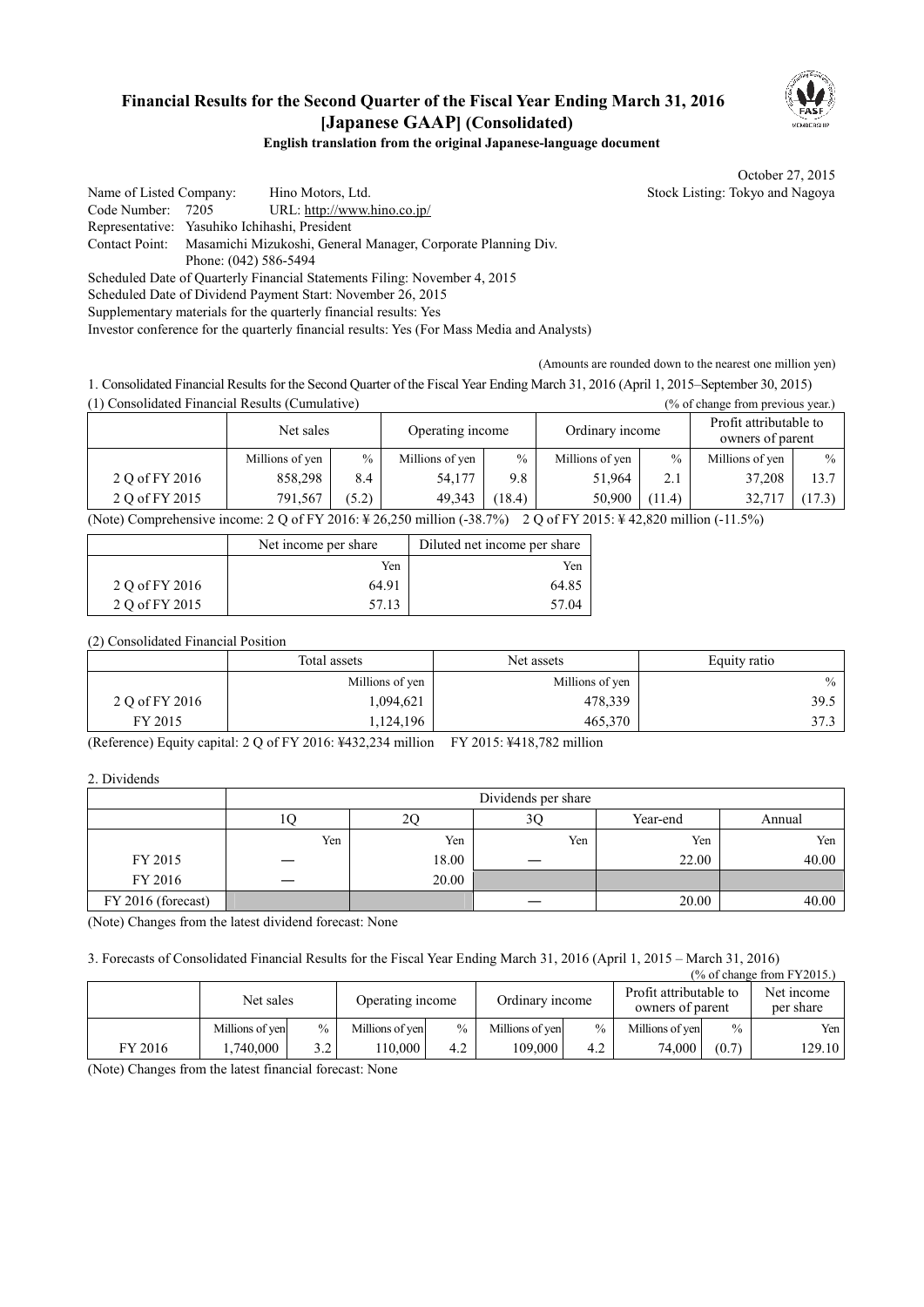\*Notes

- (1) Changes in significant subsidiaries (changes of specified subsidiaries resulting in changes in scope of consolidation) during the current term: None
- (2) Application of the accounting procedures for producing quarterly consolidated financial statements: None

(3) Changes in accounting policies, accounting estimates and restatements:

| 1) Changes in accounting policies due to revisions of accounting standards: | None |
|-----------------------------------------------------------------------------|------|
| 2) Changes in accounting policies due to reasons other than above 1):       | None |
| 3) Changes in accounting estimates:                                         | None |
| 4) Restatements:                                                            | None |

(4) Number of outstanding shares (common stock)

| $\frac{1}{2}$ . The contract of constanting shares (common stock)         |                |                                   |                    |
|---------------------------------------------------------------------------|----------------|-----------------------------------|--------------------|
| 1) Number of outstanding shares (including                                | 2 Q of FY 2016 | 574,580,850 shares FY 2015        | 574,580,850 shares |
| treasury stock) at end of term                                            |                |                                   |                    |
| 2) Number of treasury stock at end of term                                | 2 Q of FY 2016 | 1,362,509 shares   FY 2015        | 1,400,435 shares   |
| 3) Average number of shares (quarterly<br>consolidated cumulative neriod) | 2 Q of FY 2016 | 573,212,495 shares 2 Q of FY 2015 | 572,716,644 shares |

- 3) Average number of shares consolidated cumulative period)
- \* Information regarding implementation of quarterly review procedures
	- · The review procedures of the Financial Instruments and Exchange Act do not apply to this financial notice, and at the time of release it is being reviewed using procedures for quarterly consolidated financial statements.

\*Statement regarding the proper use of financial forecasts and other remarks

· Descriptions regarding the future, including the financial projections contained in this report, are based on certain assumptions currently available to the Company, which are, at the discretion of the Company, deemed reasonable, and the Company gives no guarantees that it will achieve these results. In addition, actual financial results may significantly vary due to various factors.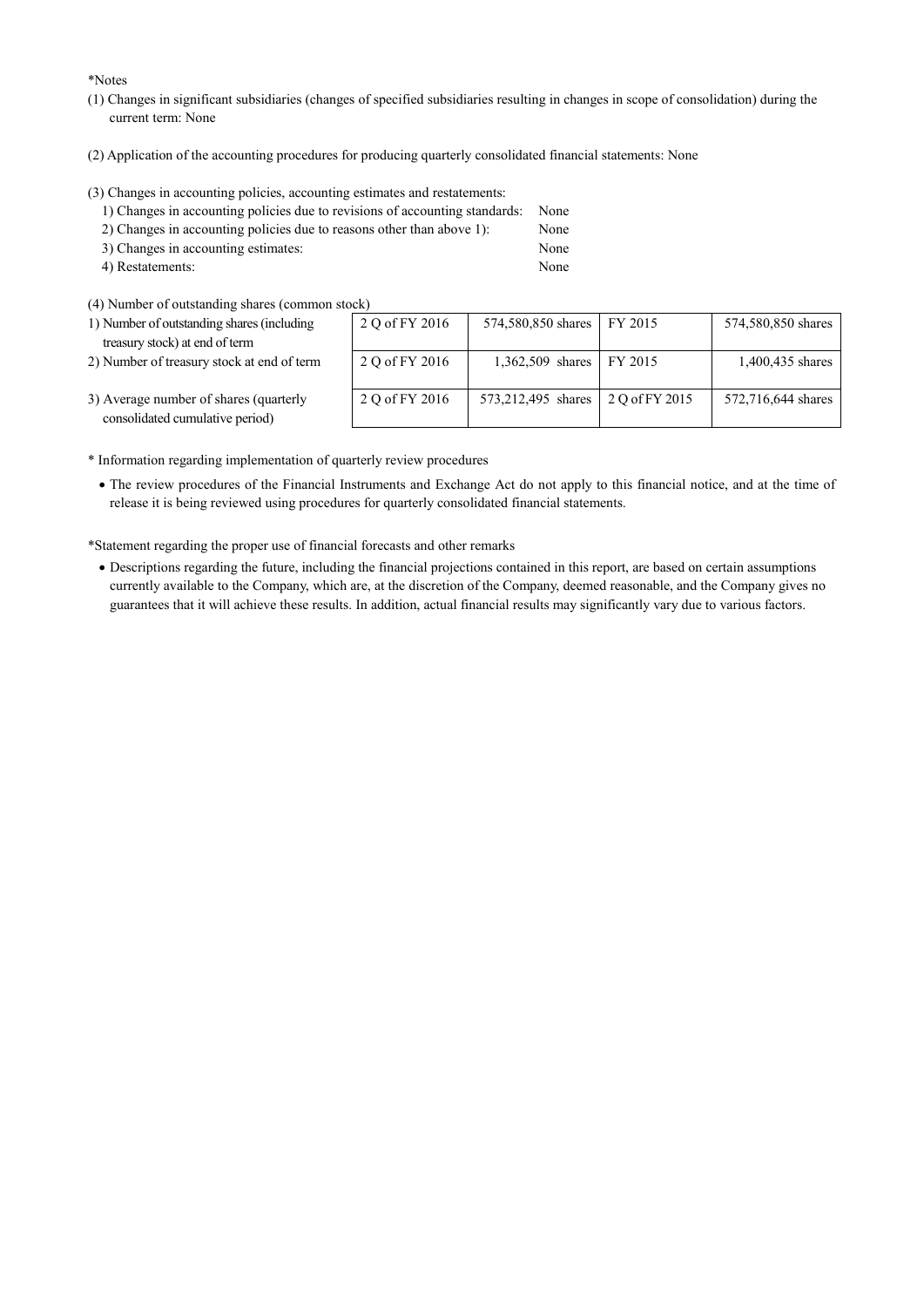Appendix

## Table of contents of the appendix

| (2) Quarterly Consolidated Statements of Income and Quarterly Consolidated Statements of Comprehensive<br>Income<br>Quarterly Consolidated Statements of Income<br>Quarterly Consolidated Statements of Comprehensive Income |  |  |
|------------------------------------------------------------------------------------------------------------------------------------------------------------------------------------------------------------------------------|--|--|
|                                                                                                                                                                                                                              |  |  |
|                                                                                                                                                                                                                              |  |  |
|                                                                                                                                                                                                                              |  |  |
|                                                                                                                                                                                                                              |  |  |
|                                                                                                                                                                                                                              |  |  |
|                                                                                                                                                                                                                              |  |  |
|                                                                                                                                                                                                                              |  |  |
|                                                                                                                                                                                                                              |  |  |
|                                                                                                                                                                                                                              |  |  |
|                                                                                                                                                                                                                              |  |  |
|                                                                                                                                                                                                                              |  |  |
|                                                                                                                                                                                                                              |  |  |
|                                                                                                                                                                                                                              |  |  |
|                                                                                                                                                                                                                              |  |  |
|                                                                                                                                                                                                                              |  |  |
|                                                                                                                                                                                                                              |  |  |
|                                                                                                                                                                                                                              |  |  |
|                                                                                                                                                                                                                              |  |  |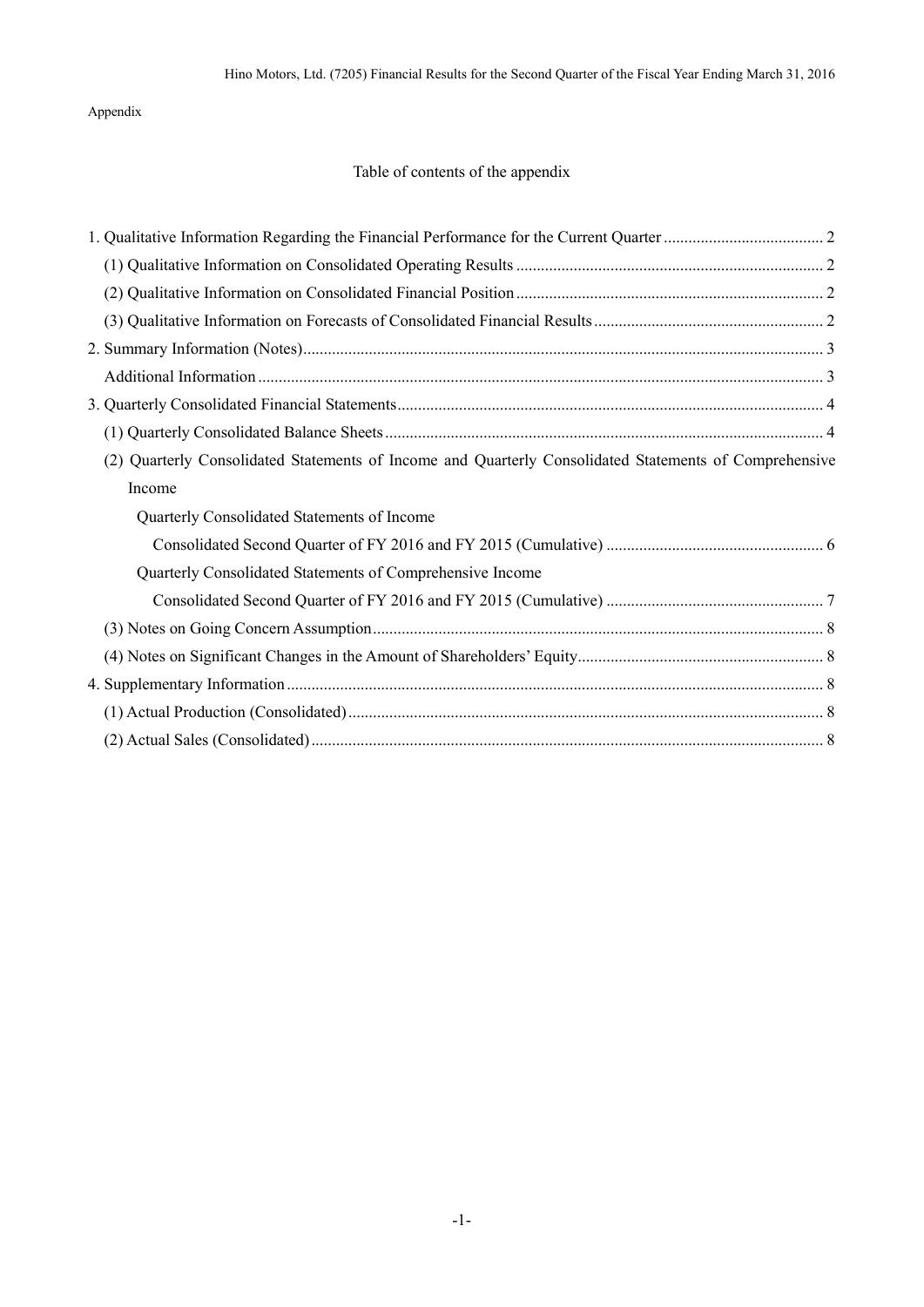### **1. Qualitative Information Regarding the Financial Performance for the Current Quarter (1) Qualitative Information on Consolidated Operating Results**

As for the Japanese domestic truck market during the current second quarter (six months), the performance remained healthy due to economic recovery. In addition, there was the negative rebound from the rush demand before the consumption tax hike around the first quarter of the previous fiscal year. For these reasons, the total demand for heavy- and medium-duty trucks increased to 42.3 thousand units by 3.0 thousand units (7.6%) compared to the same quarter in the previous year. Total demand for light-duty truck increased to 46.7 thousand units by 2.6 thousand units (5.8%) compared to the same quarter in the previous year.

As for Japanese domestic sales, as a result of sales activities implemented in a concerted effort in our consolidated group, the total sales volume of trucks and buses increased to 29.0 thousand units by 2.9 thousand units (11.3%) compared to the same quarter in the previous year.

As for overseas sales, the Indonesian market remained sluggish, but sales grew in North, Central, and South Americas, etc., and sales volume increased to 53.2 thousand units by 3.5 thousand units (7.0%) compared to the same quarter in the previous year.

As a result of the above, total unit sales of Hino Brand trucks and buses increased to 82.3 thousand units by 6.4 thousand units (8.5%) compared to the same quarter in the previous year.

As for the volume of sales to Toyota Motor Corporation, mainly because the sales of loading vehicles decreased, total sales volume decreased to 77.3 thousand units by 9.9 thousand units (-11.3%) compared to the same quarter in the previous year.

As a result of the above, net sales in the current second quarter were ¥858,298 million, which is an increase of ¥66,731 million (8.4%) as compared to the same quarter in the previous year. As for profit and loss, affected by an increase in domestic sales of vehicles and the weakening of the yen from the same quarter in the previous year, operating income was ¥54,177 million which is an increase of ¥4,834 million (9.8%) compared to the same quarter in the previous year, ordinary income was ¥51,964 million which is an increase of ¥1,064 million (2.1%) compared to the same quarter in the previous year, and profit attributable to owners of parent was ¥37,208 million which is an increase of ¥4,491 million (13.7%) compared to the same quarter in the previous year.

#### **(2) Qualitative Information on Consolidated Financial Position**

Total assets at the end of the second quarter decreased by ¥29,575 million to ¥1,094,621 million compared to the end of the previous fiscal year. This is mainly because notes and accounts receivable - trade decreased by ¥13,937 million and investment securities decreased by ¥9,939 million due to the drop in share prices.

Liabilities decreased by ¥42,543 million to ¥616,282 million compared to the end of the previous fiscal year. This is mainly because notes and accounts payable - other decreased by ¥15,419 million and short-term loans payable decreased by ¥14,058 million.

Net assets increased by ¥12,968 million to ¥478,339 million compared to the end of the previous fiscal year. This is mainly because profit attributable to owners of parent of ¥37,208 million was recorded, although dividends from retained earnings of ¥12,612 million were paid.

#### **(3) Qualitative Information on Forecasts of Consolidated Financial Results**

As for the truck and bus market in Japan, it is expected that our performance will be healthy because of the gentle economic recovery, but the demand backed up by public investment will weaken gradually. As for overseas truck and bus markets, the uncertainties over global economy are spreading, and it is forecasted that it will take time to recover markets also in Thailand and Indonesia, which are our main markets.

Considering the changes in business environments, including sales trends, in domestic and overseas markets, we have revised the full-year earnings forecast as follows.

| (Consolidated Earnings Forecast for the Full Fiscal Year) |  |
|-----------------------------------------------------------|--|
|                                                           |  |
|                                                           |  |
|                                                           |  |
| $-2-$                                                     |  |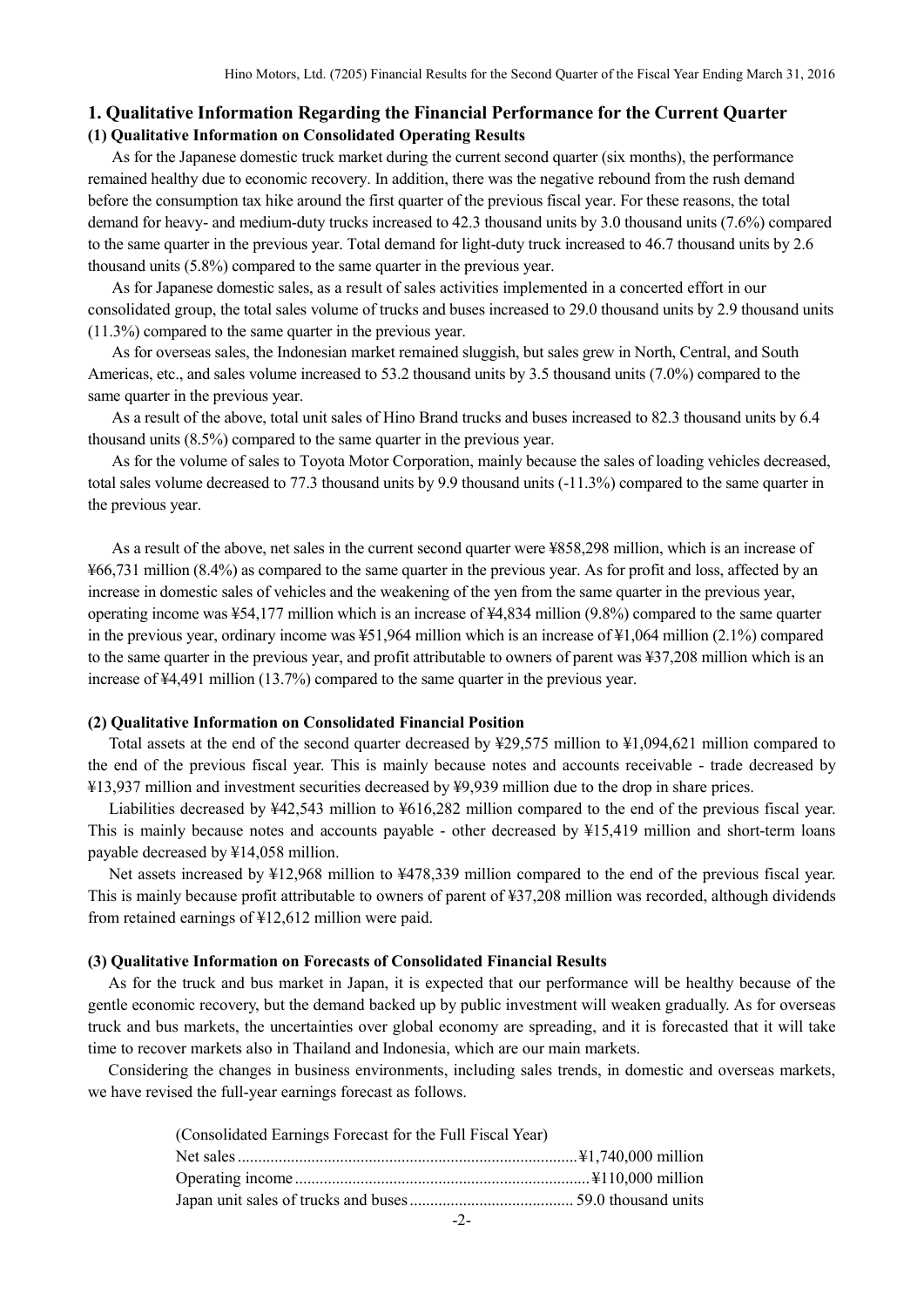\* The above forecasts are created based on the information available to the company and on certain assumptions deemed reasonable, and are not guaranteed to be achieved.

### **2. Summary Information (Notes)**

### **[Additional information]**

In accordance with Paragraph 39 of "Accounting Standard for Consolidated Financial Statements (ASBJ Statement No.22 of September 13, 2013)," we changed the indications of quarterly net income, etc. and shifted from minority interests to non-controlling interests. In order to reflect these changes, we reproduced the quarterly consolidated financial statements for the previous second quarter and the annual consolidated financial statements for the previous year.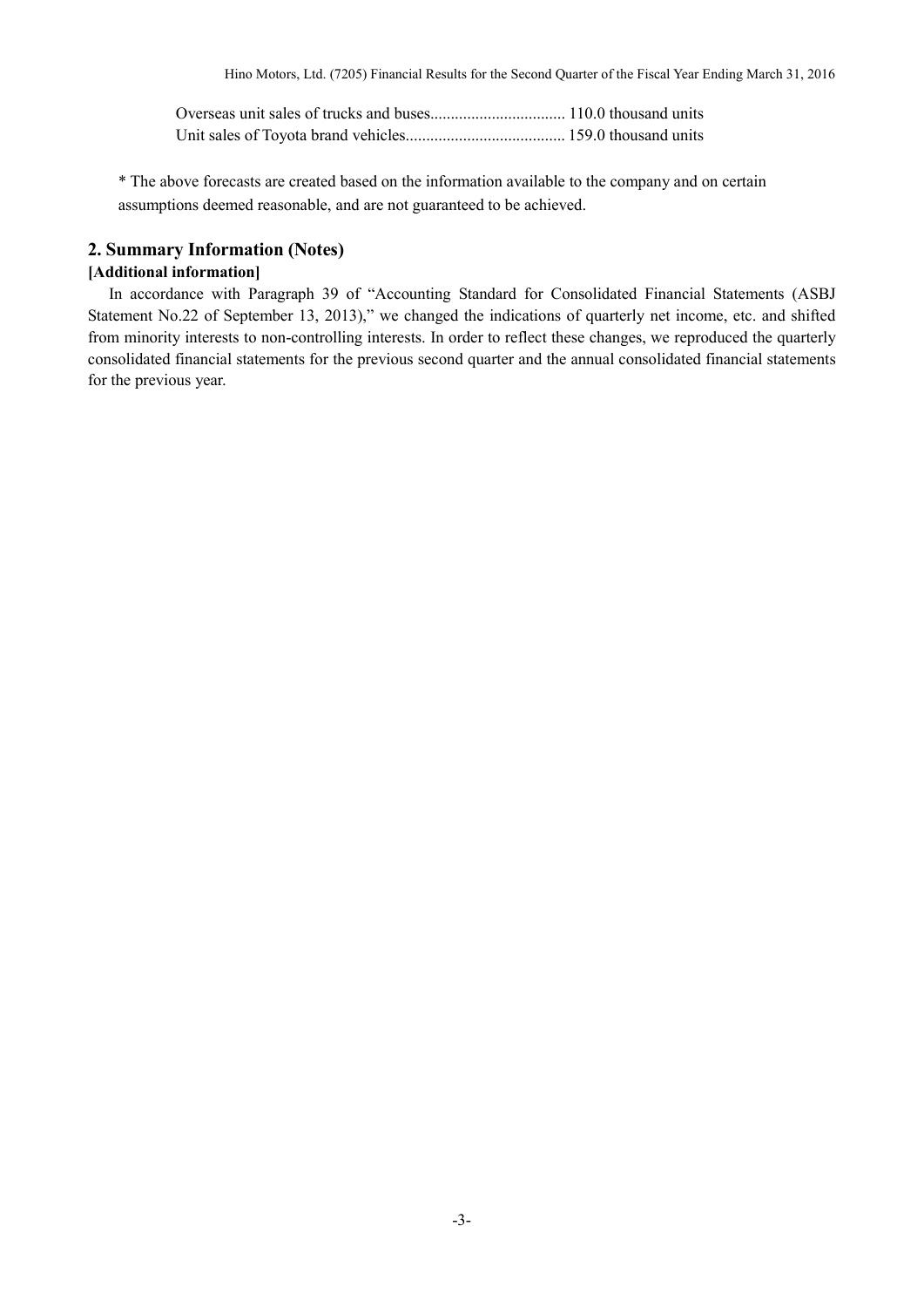# **3. Quarterly Consolidated Financial Statements**

# **(1) Quarterly Consolidated Balance Sheets**

| (1) Quarterly Consolidated Dalance Sheets  |                        | (Millions of yen)          |
|--------------------------------------------|------------------------|----------------------------|
|                                            | FY 2015                | Second Quarter of FY 2016  |
|                                            | (As of March 31, 2015) | (As of September 30, 2015) |
| Assets                                     |                        |                            |
| Current assets                             |                        |                            |
| Cash and deposits                          | 36,104                 | 32,340                     |
| Notes and accounts receivable - trade      | 299,821                | 285,884                    |
| Merchandise and finished goods             | 131,051                | 134,559                    |
| Work in process                            | 33,584                 | 32,415                     |
| Raw materials and supplies                 | 35,877                 | 43,157                     |
| Other                                      | 65,260                 | 61,415                     |
| Allowance for doubtful accounts            | (3,620)                | (3,672)                    |
| Total current assets                       | 598,079                | 586,101                    |
| Non-current assets                         |                        |                            |
| Property, plant and equipment              |                        |                            |
| Buildings and structures, net              | 102,185                | 104,529                    |
| Machinery, equipment and vehicles, net     | 89,248                 | 99,526                     |
| Land                                       | 100,460                | 101,057                    |
| Other                                      | 71,692                 | 50,507                     |
| Total property, plant and equipment        | 363,586                | 355,620                    |
| Intangible assets                          | 20,358                 | 20,314                     |
| Investments and other assets               |                        |                            |
| Investment securities                      | 126,186                | 116,246                    |
| Other                                      | 19,058                 | 19,416                     |
| Allowance for doubtful accounts            | (3,072)                | (3,077)                    |
| Total investments and other assets         | 142,171                | 132,585                    |
| Total non-current assets                   | 526,117                | 508,520                    |
| Total assets                               | 1,124,196              | 1,094,621                  |
| Liabilities                                |                        |                            |
| <b>Current liabilities</b>                 |                        |                            |
| Notes and accounts payable - trade         | 262,854                | 264,293                    |
| Short-term loans payable                   | 117,180                | 103,121                    |
| Current portion of long-term loans payable | 8,652                  | 7,274                      |
| Income taxes payable                       | 13,007                 | 9,785                      |
| Provision for product warranties           | 32,196                 | 33,364                     |
| Other provision                            | 6,010                  | 5,396                      |
| Other                                      | 94,243                 | 74,213                     |
| Total current liabilities                  | 534,143                | 497,448                    |
| Non-current liabilities                    |                        |                            |
| Long-term loans payable                    | 20,296                 | 24,046                     |
| Net defined benefit liability              | 58,594                 | 52,743                     |
| Other provision                            | 1,836                  | 1,678                      |
| Other                                      | 43,955                 | 40,366                     |
| Total non-current liabilities              | 124,683                | 118,833                    |
| <b>Total liabilities</b>                   | 658,826                | 616,282                    |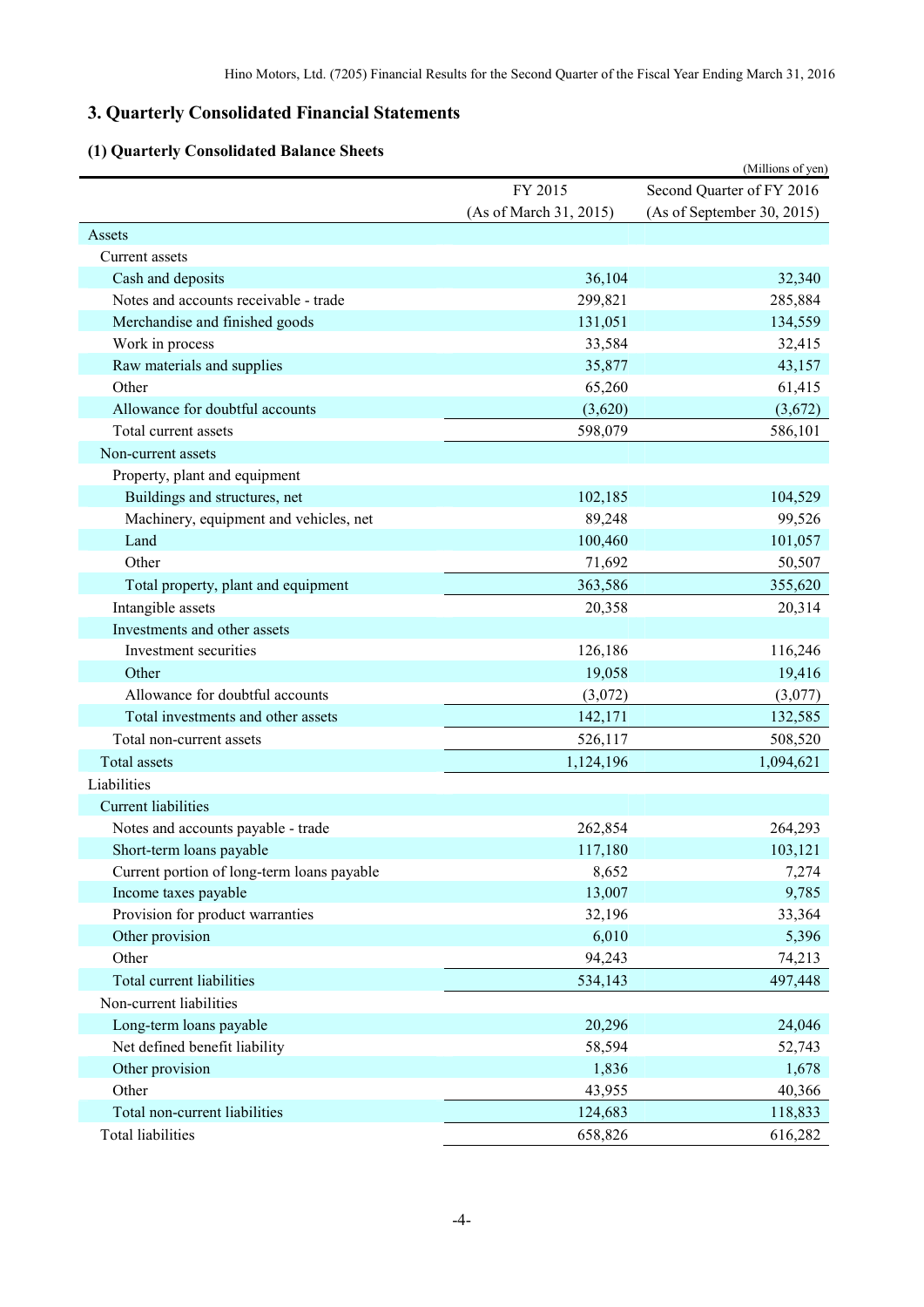| Hino Motors, Ltd. (7205) Financial Results for the Second Quarter of the Fiscal Year Ending March 31, 2016 |  |
|------------------------------------------------------------------------------------------------------------|--|
|------------------------------------------------------------------------------------------------------------|--|

|                                                       |                        | (Millions of yen)          |
|-------------------------------------------------------|------------------------|----------------------------|
|                                                       | FY 2015                | Second Quarter of FY 2016  |
|                                                       | (As of March 31, 2015) | (As of September 30, 2015) |
| Net assets                                            |                        |                            |
| Shareholders' equity                                  |                        |                            |
| Capital stock                                         | 72,717                 | 72,717                     |
| Capital surplus                                       | 65,299                 | 65,305                     |
| Retained earnings                                     | 228,955                | 253,551                    |
| Treasury shares                                       | (517)                  | (504)                      |
| Total shareholders' equity                            | 366,454                | 391,069                    |
| Accumulated other comprehensive income                |                        |                            |
| Valuation difference on available-for-sale securities | 51,049                 | 44,197                     |
| Deferred gains or losses on hedges                    | (20)                   | 79                         |
| Revaluation reserve for land                          | 2,187                  | 2,187                      |
| Foreign currency translation adjustment               | 2,364                  | (2,289)                    |
| Remeasurements of defined benefit plans               | (3,252)                | (3,009)                    |
| Total accumulated other comprehensive income          | 52,328                 | 41,164                     |
| Subscription rights to shares                         | 128                    | 123                        |
| Non-controlling interests                             | 46,459                 | 45,981                     |
| Total net assets                                      | 465,370                | 478,339                    |
| Total liabilities and net assets                      | 1,124,196              | 1,094,621                  |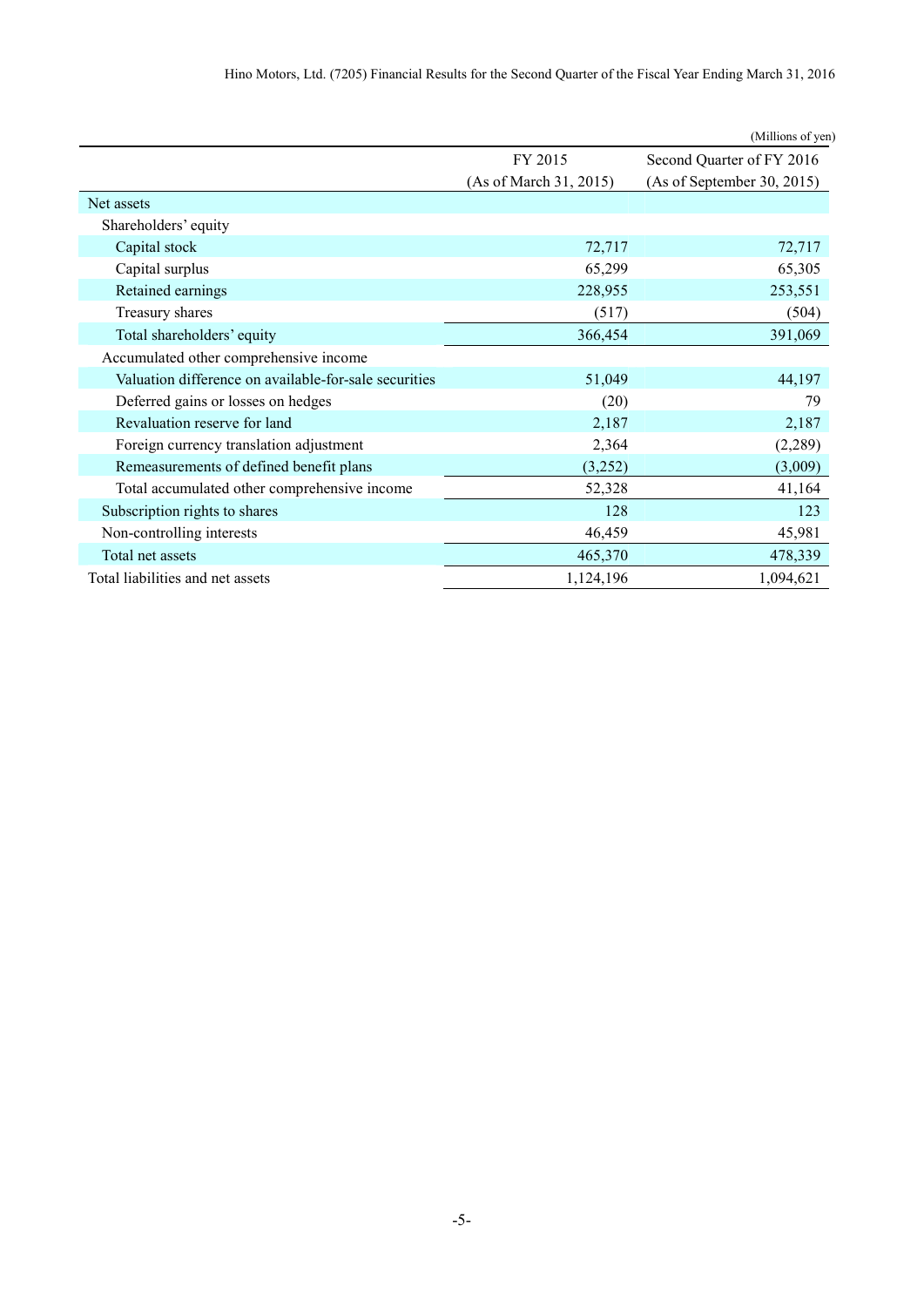## **(2) Quarterly Consolidated Statements of Income and Quarterly Consolidated Statements of Comprehensive Income**

[Quarterly Consolidated Statements of Income]

[Consolidated Second Quarter of FY 2016 and FY 2015 (Cumulative)]

|                                                               |                           | (Millions of yen)         |  |
|---------------------------------------------------------------|---------------------------|---------------------------|--|
|                                                               | Second Quarter of FY 2015 | Second Quarter of FY 2016 |  |
|                                                               | (From April 1, 2014       | (From April 1, 2015       |  |
|                                                               | to September 30, 2014)    | to September 30, 2015)    |  |
| Net sales                                                     | 791,567                   | 858,298                   |  |
| Cost of sales                                                 | 651,308                   | 705,066                   |  |
| Gross profit                                                  | 140,258                   | 153,231                   |  |
| Selling, general and administrative expenses                  |                           |                           |  |
| Salary and allowances                                         | 20,880                    | 21,708                    |  |
| Provision for bonuses                                         | 2,428                     | 2,671                     |  |
| Retirement benefit expenses                                   | 1,273                     | 1,567                     |  |
| Other                                                         | 66,333                    | 73,106                    |  |
| Total selling, general and administrative expenses            | 90,915                    | 99,053                    |  |
| Operating income                                              | 49,343                    | 54,177                    |  |
| Non-operating income                                          |                           |                           |  |
| Interest income                                               | 667                       | 677                       |  |
| Dividend income                                               | 1,679                     | 2,528                     |  |
| Foreign exchange gains                                        | 769                       |                           |  |
| Share of profit of entities accounted for using equity method | 444                       | 791                       |  |
| Miscellaneous income                                          | 1,669                     | 1,432                     |  |
| Total non-operating income                                    | 5,230                     | 5,430                     |  |
| Non-operating expenses                                        |                           |                           |  |
| Interest expenses                                             | 2,851                     | 3,544                     |  |
| Foreign exchange losses                                       |                           | 3,441                     |  |
| Miscellaneous expenses                                        | 821                       | 657                       |  |
| Total non-operating expenses                                  | 3,672                     | 7,643                     |  |
| Ordinary income                                               | 50,900                    | 51,964                    |  |
| Extraordinary income                                          |                           |                           |  |
| Gain on sales of non-current assets                           | 681                       | 59                        |  |
| Gain on sales of investment securities                        | 12                        | 31                        |  |
| Gain on bargain purchase                                      |                           | 383                       |  |
| Gain on step acquisitions                                     |                           | 581                       |  |
| Other                                                         | 57                        | 159                       |  |
| Total extraordinary income                                    | 751                       | 1,216                     |  |
| <b>Extraordinary losses</b>                                   |                           |                           |  |
| Loss on sales and retirement of non-current assets            | 242                       | 269                       |  |
| Impairment loss                                               | 20                        | 16                        |  |
| Other                                                         | 71                        | 222                       |  |
| Total extraordinary losses                                    | 334                       | 509                       |  |
| Income before income taxes                                    | 51,317                    | 52,672                    |  |
| Income taxes-current                                          | 15,836                    | 13,475                    |  |
| Income taxes-deferred                                         | (541)                     | 316                       |  |
| Total income taxes                                            | 15,295                    | 13,791                    |  |
| Net income                                                    | 36,022                    | 38,880                    |  |
| Profit attributable to non-controlling interests              | 3,304                     | 1,671                     |  |
| Profit attributable to owners of parent                       | 32,717                    | 37,208                    |  |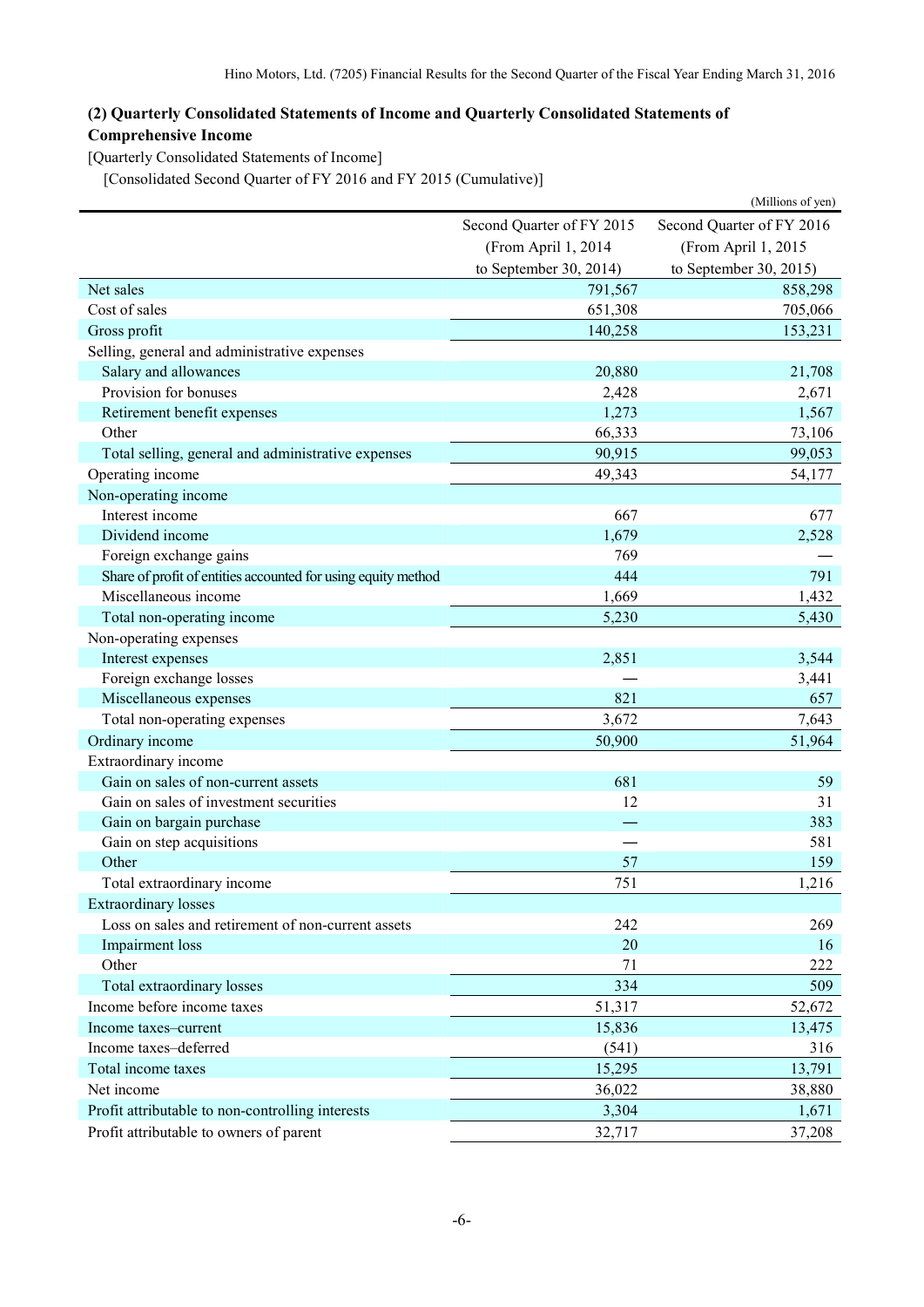[Quarterly Consolidated Statements of Comprehensive Income]

[Consolidated Second Quarter of FY 2016 and FY 2015 (Cumulative)]

|                                                                   |                           | (Millions of yen)         |
|-------------------------------------------------------------------|---------------------------|---------------------------|
|                                                                   | Second Quarter of FY 2015 | Second Quarter of FY 2016 |
|                                                                   | (From April 1, 2014)      | (From April 1, 2015)      |
|                                                                   | to September 30, 2014)    | to September 30, 2015)    |
| Net income                                                        | 36,022                    | 38,880                    |
| Other comprehensive income                                        |                           |                           |
| Valuation difference on available-for-sale securities             | 3,726                     | (8,421)                   |
| Deferred gains or losses on hedges                                | (32)                      | 99                        |
| Foreign currency translation adjustment                           | 2,270                     | (6,115)                   |
| Remeasurements of defined benefit plans                           | 301                       | 201                       |
| Share of other comprehensive income of entities                   | 532                       | 1,606                     |
| accounted for using equity method                                 |                           |                           |
| Total other comprehensive income                                  | 6,798                     | (12,629)                  |
| Comprehensive income                                              | 42,820                    | 26,250                    |
| (Comprehensive income attributable to)                            |                           |                           |
| Comprehensive income attributable to owners of                    | 38,863                    | 26,044                    |
| parent                                                            |                           |                           |
| Comprehensive income attributable to non-controlling<br>interests | 3,957                     | 205                       |